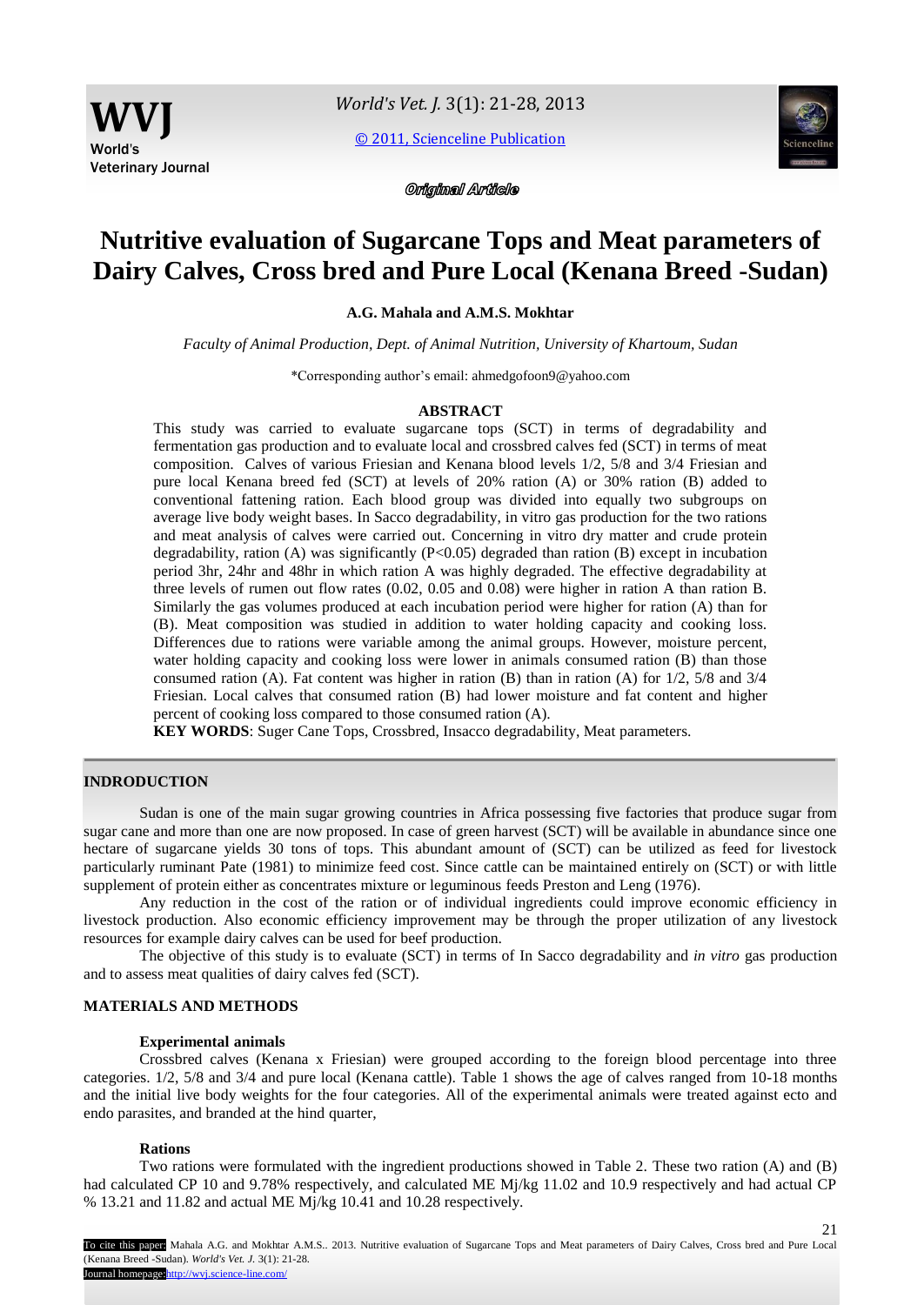Thirty four calves were divided into four groups according to the foreign blood percentage 3/4 (Kenana x Friesian)10 calves, 5/8 , 1/2 and pure local 8 calves each, then each blood group was subdivided into two halves of similar body weight.

Half of each group had consumed ration (A) and the other half consumed ration (B). The experiment lasted for 56 days in addition to 7 days for adaptation; during the experimental period animals were weighted every two weeks. Animals had adequate amounts of feed with free access to water.

| Table 1. The age of calves ranged from 10-18 months and the initial live body weights for the four categories. |  |
|----------------------------------------------------------------------------------------------------------------|--|
|                                                                                                                |  |

|    |                     |  | <b>Ration A</b>   | <b>Ration B</b> |                   |  |
|----|---------------------|--|-------------------|-----------------|-------------------|--|
|    | <b>Items</b><br>No. |  | <b>Initial</b> wt | No.             | <b>Initial wt</b> |  |
|    | Pure local          |  | 77.5              |                 | 77.5              |  |
| П  | $1/2$ friesian      |  | 96.2              |                 | 95.0              |  |
| Ш  | 5/8 friesian        |  | 125               |                 | 129               |  |
| IV | 3/4 friesian        |  | 156               |                 | 156               |  |

| <b>Ingredients</b> | <b>Ration A</b> | <b>Ration B</b> |
|--------------------|-----------------|-----------------|
|                    | $(\%)$          | $(\%)$          |
| Sugarcane tops     | 30              | 30              |
| Molasses           | 40              | 30              |
| Wheat bran         | 26              | 26              |
| Cottonseed cake    | 12              | 12              |
| Salt               | 0 <sub>1</sub>  | 01              |
| Urea               | 01              | 01              |

# **Degradability study**

The degradability study of the experimental rations was carried out in two fistulated calves according to the polyester bag technique of Mehrez and Qrskov (1977), in Animal Production Research Center, Kuku. Calve were fed at maintenance level on a balanced roughage concentrate diet.

Nylon bags of 30 cm weighing 3-4 grams each were used. The bags were washed, oven dried at 60°C overnight them individually weighed and their weights were recorded. 3g of oven dried tested sample was put in the bag, tied with a nylon ribbon and introduced into plastic tube of 8cm rumen. The bags (2 bag/calf/period) were incubated for different period of time 3, 6, 9, 12, 24, 36 and 48 hr for both experimental rations.

Bags were immediately remo9ved at the end of each period of time, thoroughly washed under tap water, oven dried, cooled in a desiccators and weighed. Dry residues in the bag were calculated. The percentage of dry matter loss was calculated as follows:

Wt of incubated sample – wt. of residue after incubation Wt. of incubated sample X 100

The dry matter disappearance at zero time (soluble fraction) was estimated as the washing loss of samples weighed into the nylon bag and rinsed through running tap water. Residual samples after incubation were mixed, pooled and made ready for analysis.

The degradation kinetics of the incubated experimental rations may be described by cure-linear regression of dry matter or crude protein loss from the bag with time Qrskov and McDonald (1979).

 $p = a + b (1 - exp^{-ct}) ... 1$ 

- Where:
- $p =$  Potential degradability
- $t =$  Incubation time
- a = axis intercept at time zero represents soluble and complete degradable substrate that is rapidly washed out of the bag
- b = The difference between the intercept (a) and the asymptote, represents the insoluble but potentially degradable substrate which is degraded by the microorganism according to firstorder kinetics.
- $c =$  Rate constant of b function a, b and c are constant fitted by an interactive least squares procedure.

Equation (I) provide cure constant that can then be used in conjunction with predicated another rates for specified ration to estimate the effective degradability of the sample.

Effective degradability =  $a + \frac{bc}{c + k}$ Where:

a, b & c= Constants as defined in equation I.

22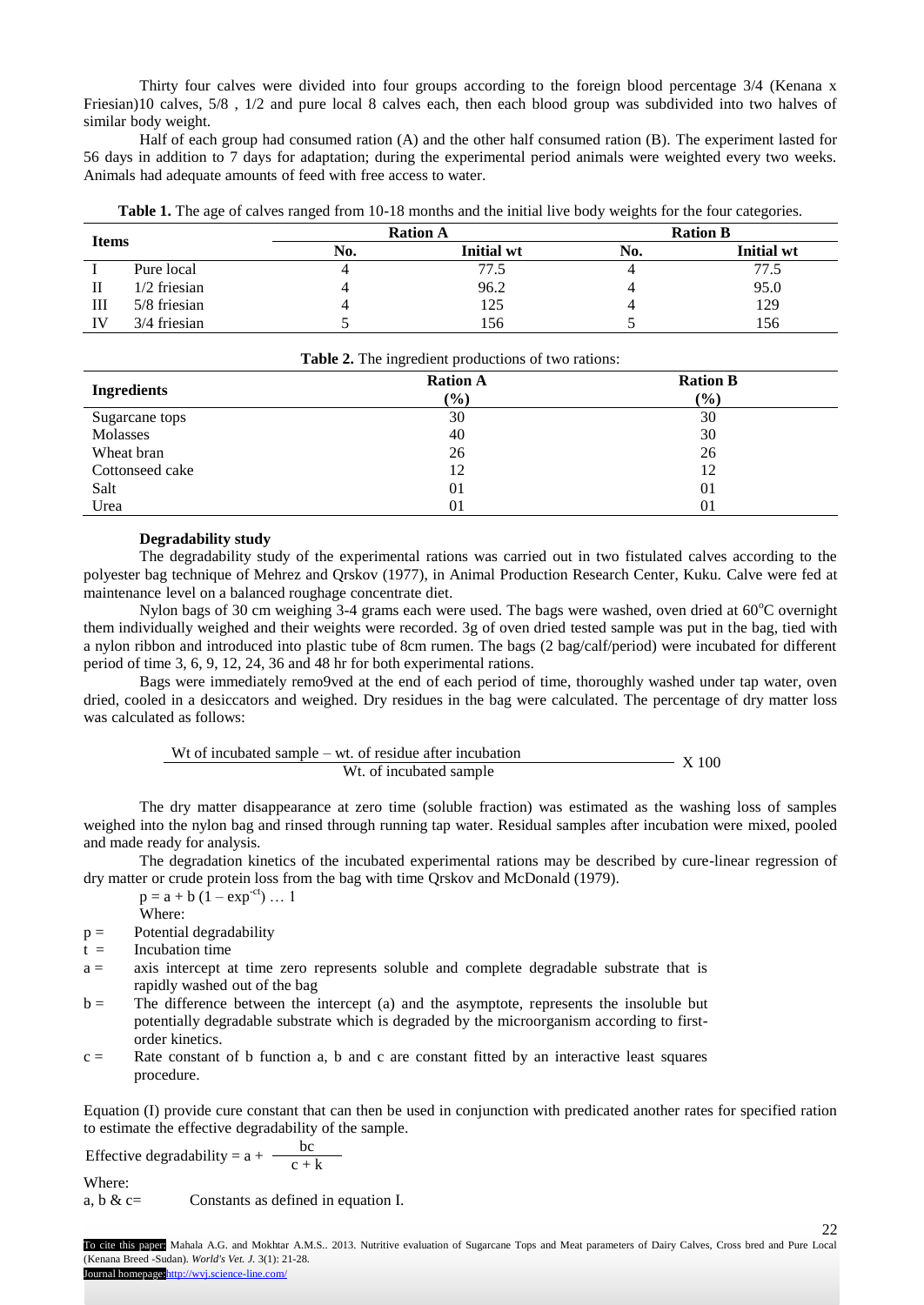# $k =$  Rumen small particle out flow rate

The graph was plotted by fitted values of dry matter or crude protein disappearance percentage against time of incubation in hours to form a curve Chen (1995). Means of dry matter D.M. and crude protein of variance according to general linear models procedures (SAS, 1990).

#### *In vitro* **gas production:**

The *in vitro* gas production for the experimental rations was carried out according to Menke,et al (1979 ). The gas volume during the incubation was recorded at different periods of time 3, 6, 9, 12, 24, 36 and 48 hr, then a curvelinear regression of the gas volume with time was made according to Chen (1995) to be compared with that of dry matter and/or crude protein loss from the bag.

#### **Samples**

The experimental calves were slaughtered and the carcasses weighed, *Longissmus dorsi* (lumber part) samples were obtained from all the slaughtered experimental calves, the samples were deeply frozen for further chemical analysis.

# **Chemical analysis**

Muscle samples were minced for chemical analysis. Protein, moisture, fat and ash were determined according to AOAC (1980). Protein fractionation was performed as described in Babiker and Lawrie (1983). Water-holding capacity determined by a compensating planometer according to (Grau and Hamm, 1953).

Water holding capacity (WHC) =  $\qquad \qquad$  Loose water area – Meat film area Meat film area

## **Statistical analysis**

The data were analyzed by student T-test (Snedecor and Cochran, 1980).

# **RESULTS**

At each time interval, the proportion of DM disappearance were significantly (P<0.01) higher in ration A than in ration B Table 3.

Degradability constant a, b and c, potential degradation  $(a + b)$  and effective degradability (pe) at the three level of rumen out flow rate (K) 0.02, 0.05 and 0.08 are shown in Table 4. It can be seen that all values measured or fitted for ration (A) were higher than that of ration (B).

| <b>Time</b> |                 | Ration $(A)$  |                   | <b>Ration</b> $(B)$ |
|-------------|-----------------|---------------|-------------------|---------------------|
|             | <b>Measured</b> | <b>Fitted</b> | <b>Measure</b>    | <b>Fitted</b>       |
| 3           | $53.9^{\circ}$  | 52.0          | 44.7 <sup>a</sup> | 47.2                |
| 6           | $48.3^{b}$      | 54.6          | $46.2^a$          | 50.0                |
| 9           | $54.7^{\rm a}$  | 57.2          | $53.9^{a}$        | 52.6                |
| 12          | $59.5^{b}$      | 59.6          | $58.5^a$          | 54.9                |
| 24          | $72.1^a$        | 67.9          | 61.7 <sup>a</sup> | 62.7                |
| 36          | $73.8^{b}$      | 74.4          | 68.0 <sup>a</sup> | 68.3                |
| 48          | $79.4^a$        | 79.7          | $72.5^{\text{a}}$ | 72.3                |

#### **Table 3.** Rumen degradation of dry matter of the experimental diets

Values are mean of 4 observations (2 bag x 2 calves); Means in a row with different superscripts differ significantly  $(P<0.01)$ 

|                  | $\circ$<br>.        | $ -$<br>$\sim$      |
|------------------|---------------------|---------------------|
| <b>Items</b>     | <b>Ration</b> $(A)$ | <b>Ration</b> $(B)$ |
| a                | 49.2                | 44.17               |
| $\mathbf b$      | 50.8                | 38.34               |
| $a + b$          | 100                 | 82.51               |
| $\mathbf c$      | 0.019               | 0.028               |
| Pe at $K = 0.02$ | 74.0                | 66.4                |
| Pe at $K = 0.05$ | 63.2                | 59.8                |
| Pe at $K$ 0.08   | 59.0                | 54.0                |
| Residual s.d.    | 3.73                | 2.92                |

# **Table 4.** Rumen degradation constant (from fitted parameters)

23 To cite this paper: Mahala A.G. and Mokhtar A.M.S.. 2013. Nutritive evaluation of Sugarcane Tops and Meat parameters of Dairy Calves, Cross bred and Pure Local (Kenana Breed -Sudan). *World's Vet. J.* 3(1): 21-28. Journal homepage: http://wvj.science-line.com/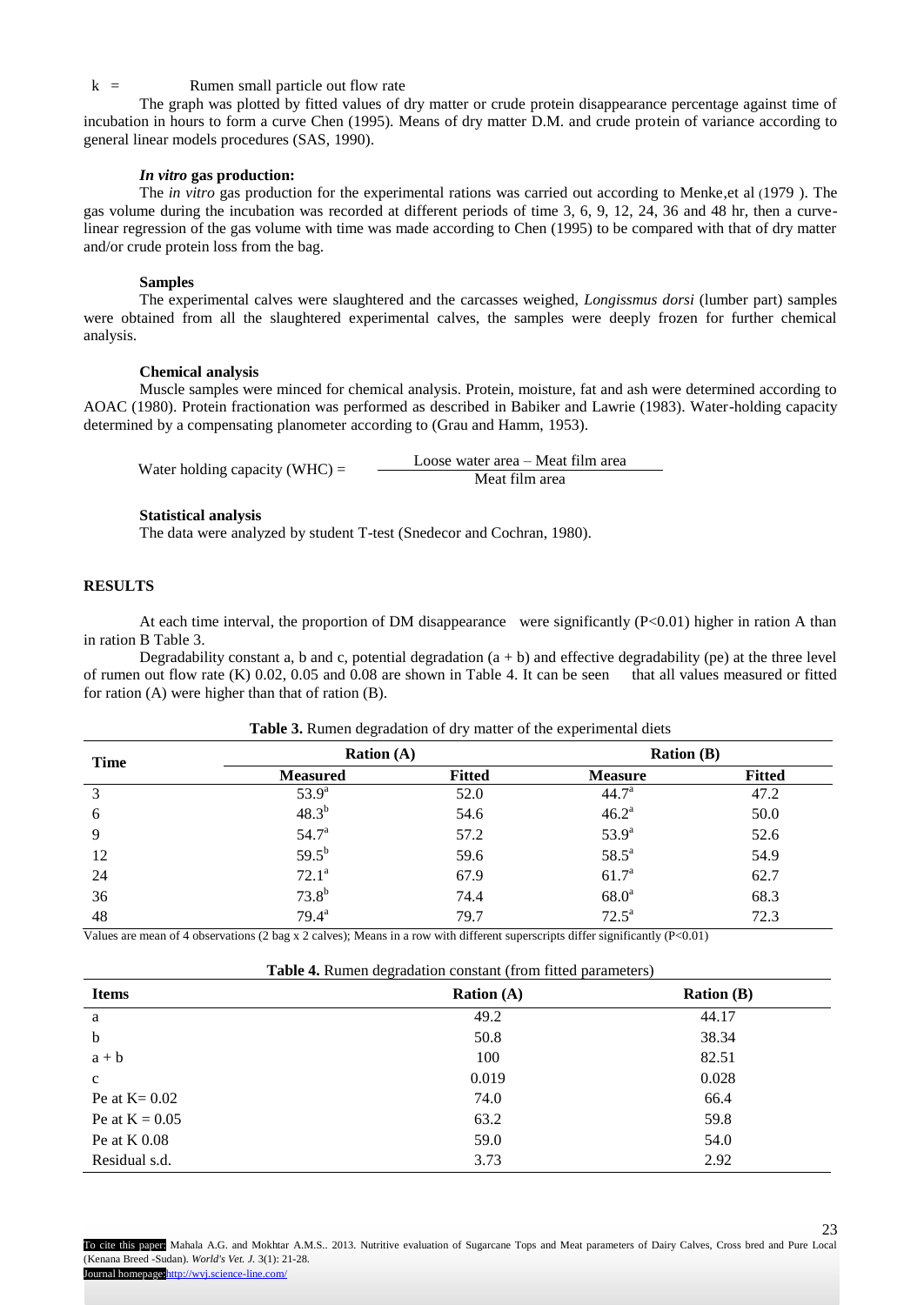The degradation curve for ration (A) is shown in Fig. 1 and that for ration (B) is shown in Fig. 2. The fitted degradation curve reached 100% at 17.4 and 28.8 h for ration (A) and (B) respectively. Generally ration (A) was found to be highly degraded than ration (B).



**Fig.1:** Dry matter degradation curve for ration A.



**Fig. 2:** Dry matter degradation curve for ration B

Concerning the crude protein (cp) degradation the mean proportion (measured and fitted of cp disappearing from the experimental rations at the different periods of incubation (h) in the rumen is shown in Table 5.

|             | л.                  | ັ                       | $\overline{\phantom{a}}$ |               |
|-------------|---------------------|-------------------------|--------------------------|---------------|
| <b>Time</b> |                     | C.P. loss % in DM basis |                          |               |
|             | <b>Ration</b> $(A)$ |                         | <b>Ration</b> (B)        |               |
|             | <b>Measured</b>     | <b>Fitted</b>           | <b>Measure</b>           | <b>Fitted</b> |
| 3           | $25.5^{\circ}$      | 23.7                    | $20.9^{\rm a}$           | 23.8          |
| 6           | $26.5^a$            | 26.8                    | $27.6^a$                 | 28.3          |
| 9           | $29.9^{\rm a}$      | 29.7                    | 32.6 <sup>a</sup>        | 32.1          |
| 12          | $33.5^{\circ}$      | 32.6                    | $35.9^{a}$               | 35.4          |
| 24          | 44.8 <sup>a</sup>   | 74.4                    | 68.0 <sup>a</sup>        | 68.3          |
| 36          | $45.6^{b}$          | 51.7                    | $43.9^{\rm a}$           | 49.9          |
| 48          | $62.5^a$            | 59.1                    | $55.5^{\circ}$           | 52.8          |

**Table 5.** Crude protein rumen degradation of the experimental rations

24 To cite this paper: Mahala A.G. and Mokhtar A.M.S.. 2013. Nutritive evaluation of Sugarcane Tops and Meat parameters of Dairy Calves, Cross bred and Pure Local (Kenana Breed -Sudan). *World's Vet. J.* 3(1): 21-28. Journal homepage: http://wvj.science-line.com/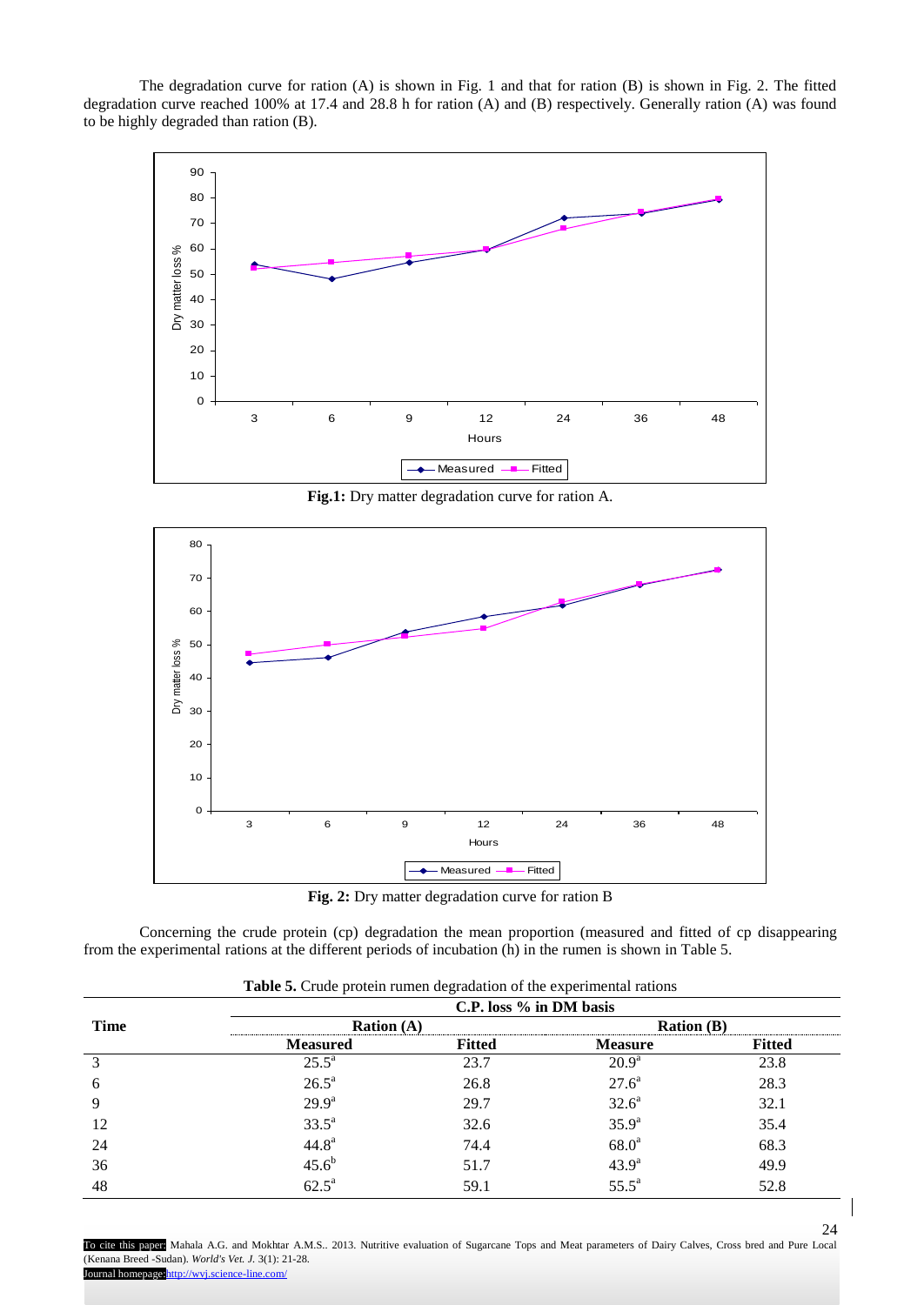Values are mean of 4 observations (2 bag x 2 calves). Means in a row with different superscripts differ significantly  $(P<0.01)$ 

The constant a, b and c potential degradation  $(a + b)$  and effective degradability (pe) at the three levels of rumen out flow rate (K) are shown in Table 6.

| <b>Items</b>     | $\tilde{}$<br>$\overline{\phantom{a}}$<br><b>Ration</b> $(A)$ | <b>Ration</b> $(B)$ |
|------------------|---------------------------------------------------------------|---------------------|
| a                | 20.4                                                          | 18.8                |
| b                | 79.6                                                          | 37.8                |
| $a + b$          | 88.0                                                          | 76.4                |
| $\mathbf{C}$     | .014                                                          | .048                |
| Pe at $K = 0.02$ | 53.0                                                          | 45.5                |
| Pe at $K = 0.05$ | 37.7                                                          | 37.3                |
| Pe at $K$ 0.08   | 32.2                                                          | 33.0                |
| Residual s.d.    | 3.16                                                          | 3.77                |

**Table 6.** Rumen degradation constant (from fitted parameters)

The same trend of DM degradation occurred in cp disappearing during the incubation and can be clearly noticed that ration (A) cp was highly degraded compared to ration (B) cp.

The cp degradation curve for ration (A) is shown in Fig. 3 and that of ration (B) is shown in Fig. 4, it can be observed that the highest measured degradation at 48 h was 62.5% for ration (A) and 55.5% for ration (B).



**Fig. 3:** Crude protein degradation curve for ration A



**Fig. 4:** Crude protein degradation curve for ration B

25

To cite this paper: Mahala A.G. and Mokhtar A.M.S.. 2013. Nutritive evaluation of Sugarcane Tops and Meat parameters of Dairy Calves, Cross bred and Pure Local (Kenana Breed -Sudan). *World's Vet. J.* 3(1): 21-28. Journal homepage: http://wvj.science-line.com/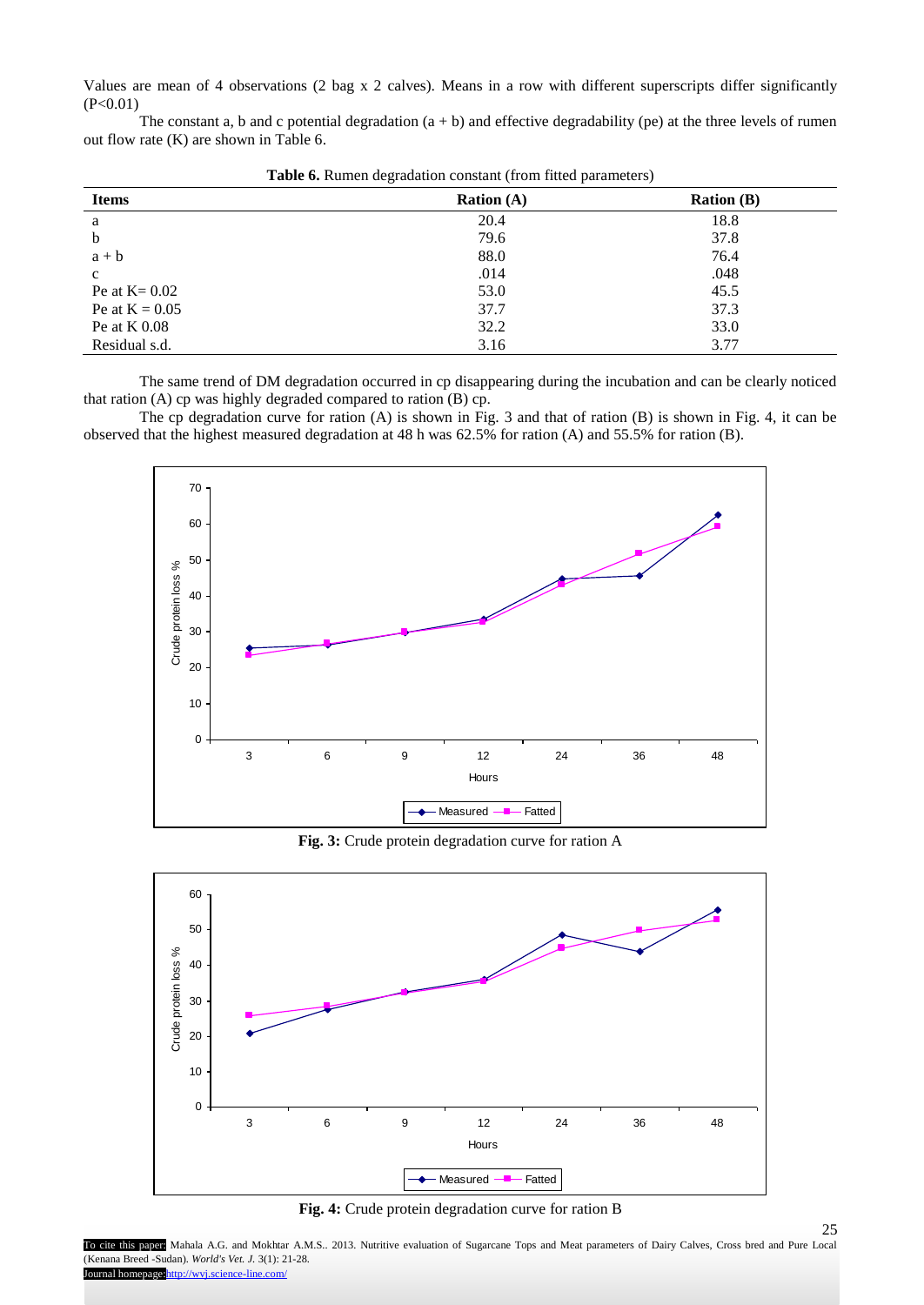Regarding rumen degradation constants at the same rate of degradation (c), the soluble fraction (a), the degradable protein (b), the potential degradability  $(a + b)$  and the effective degradability (pe) at the three level of rumen out flow rate (K) were higher for ration A than ration B for both DM and cp degradation.

# **Gas production experiment**

The volumes of gas (ml) produced during incubation of the two experimental rations are shown in Table 7. Ration (A) produced large gas volumes during each period of incubation than ration (B). This indicates that ration (A) was highly fermented compared to ration (B). The fitted parameters, a, b and c gas production during incubation  $(a + b)$ and gas production rate constant are shown in Table 8. All these values were higher in ration (A) than ration (B). *In vitro* gas production curve for ration A is shown in Fig. 5 and of ration B is shown in Fig. 6.

**Table 7.** The value of gas (ml) produced during incubation of the two experimental rations.

| Time in incubation (h) | Ration $(A)$ | <b>Ration (B)</b> |
|------------------------|--------------|-------------------|
| 0.00                   | 0.00         | 0.00              |
| 3                      | 2.83         | 1.83              |
| 6                      | 8.33         | 3.66              |
| 9                      | 13.2         | 6.83              |
| 12                     | 16.7         | 9.16              |
| 24                     | 26.7         | 16.3              |
| 36                     | 29.0         | 20.0              |
| 46                     | 38.5         | 28.0              |

**Table 8.** Fitted parameters of the gas production technique for the two experimental rations. **Items Ration (A) Ration (A) Ration (B) Ration (B)** a 2.80 1.80  $38.5$  28.0 c 0.05 0.50 Gas production during incubation  $a + b$  41.3 29.8 Gas production rate constant (fraction/h)  $0.05$  0.05 0.05 0.00 0.00

 $\text{Lag time (h)}$  0.00 0.00



Volumes of gas produced during incubation were found to be 41.3 and 29.8 ml for ration (A) and (B) respectively, this indicated that the *in vitro* gas production technique showed the same trend of DM and CP degradation for constant a, b and the volume of gas produced during incubation.

Chemical composition, water holding capacity and the percentage cooking loss for the local calves groups are shown in Table 9. The water holding capacity was significantly  $(P<0.05)$  superior in ration  $(B)$  than in ration  $(A)$  the moisture %, for the calves that consumed ration (B) was slightly lower than those which consumed ration (A) but the difference was not significant.

Chemical composition, water holding capacity and the percentage cook loss for the 1/2 Friesian calves groups are shown in Table 10. It can be observed that the moisture % and water holding capacity value for animals that consumed ration (B) were lower than those consumed ration (A), but the differences were not significant, and the cooking loss % was significantly ( $P<0.05$ ) lower in ration (B) than ration (A).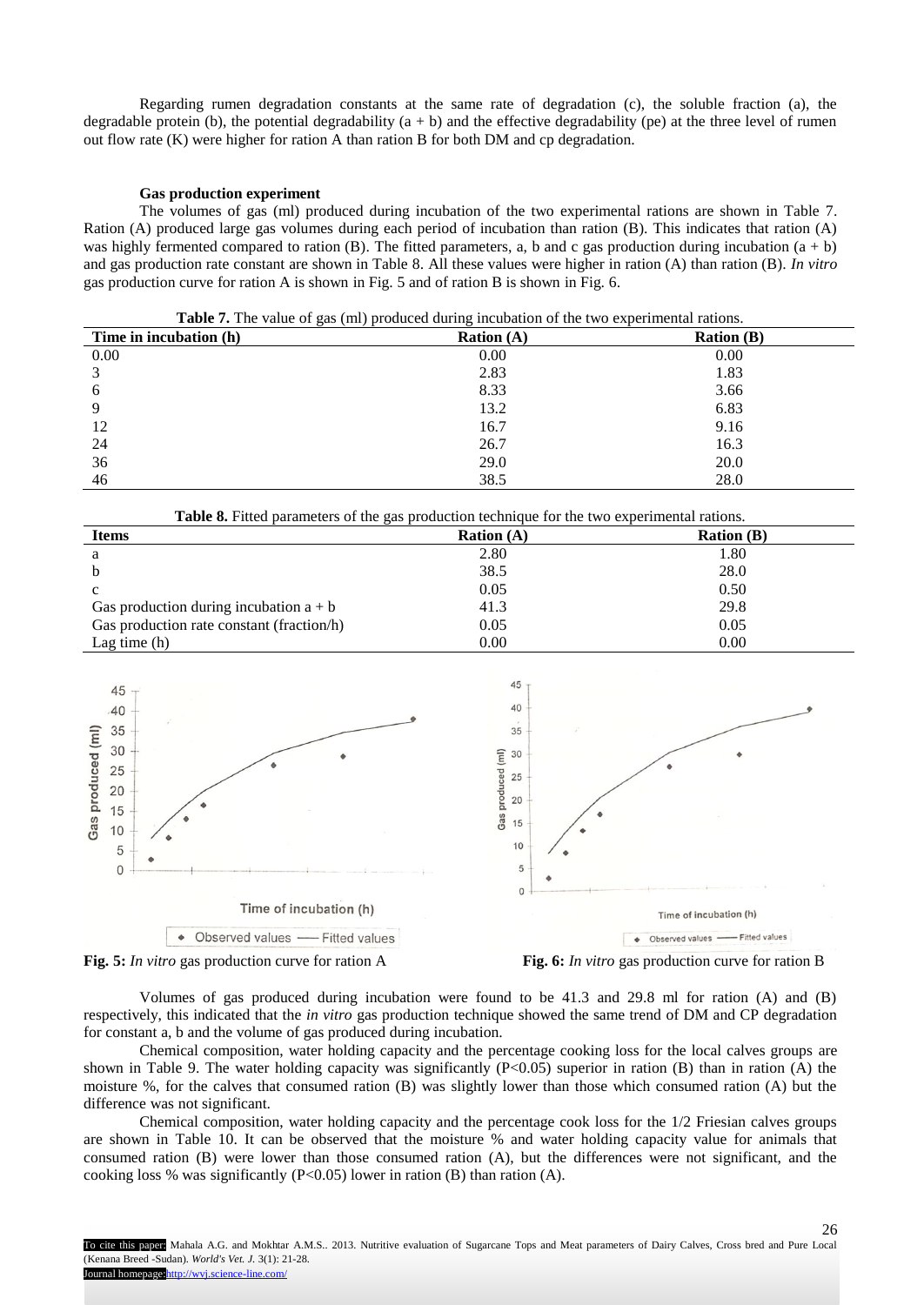Chemical composition, water holding capacity and the cook loss % for the 62.5% Friesian calves groups are shown in Table 11, the moisture was significantly lower in ration (B) than ration (A) followed by lower water holding capacity value and lower cooking loss % in ration (B) than ration (A) but the differences were not significant.

Chemical composition, water holding capacity and the cook loss % for the 75% Friesian calves groups are shown in Table 12 the moisture %, water holding capacity value and cooking loss % were significantly (P<0.05) lower in animal group consumed ration (B) than those consumed ration (A).

Generally the moisture %, water holding capacity value and cooking loss % were lower in animals fed ration (B) than those of ration (A) and the fat content was higher in ration (B) than ration (A) for 50, 62.5 and 75% Friesian calves groups.

Local animal group that consumed ration (B) had low moisture % and fat content and high cooking loss %, compared to that which consumed ration (A).

**Table 9.** Chemical composition, water holding capacity and cooking loss % for the local calves groups.

| <b>Items</b>                 | <b>Ration</b> $(A)$ |           | <b>Ration</b> (B) |           | Level of      |
|------------------------------|---------------------|-----------|-------------------|-----------|---------------|
|                              | <b>Mean</b>         | Std. dev. | <b>Mean</b>       | Std. dev. | significance. |
| Crude protein CP %           | 22.1                | 0.10      | 22.1              | 0.39      | NS            |
| Moisture %                   | 73.1                | 0.41      | 72.9              | 0.55      | <b>NS</b>     |
| Ether extract EE %           | 2.45                | 0.16      | 2.23              | 0.21      | <b>NS</b>     |
| Ash %                        | 1.21                | 0.01      | 1.19              | 0.18      | <b>NS</b>     |
| Non protein nitrogen NPN     | 0.44                | 0.01      | 0.46              | 0.01      | **            |
| Sarcoplasmic proteins        | 5.96                | 0.02      | 6.08              | 0.04      | ***           |
| Myofibrillar protein         | 8.94                | 5.24      | 11.8              | 0.29      | NS            |
| Water holding capacity ratio | 2.07                | 0.02      | 1.94              | 0.05      | ***           |
| Cooking loss %               | 30.3                | 0.09      | 30.7              | 0.66      | N.S           |

NS=not significant \*\*=  $P<0.01$  \*\*\*= $P<0.001$ 

**Table 10.** Chemical composition, water holding capacity and cooking loss % for  $1/2$  Friesian calves groups.

|                                                                                                                                                                                                                                                                                                                               | <b>Ration</b> $(A)$ |           | <b>Ration</b> (B) |           | Level of      |
|-------------------------------------------------------------------------------------------------------------------------------------------------------------------------------------------------------------------------------------------------------------------------------------------------------------------------------|---------------------|-----------|-------------------|-----------|---------------|
| <b>Items</b>                                                                                                                                                                                                                                                                                                                  | <b>Mean</b>         | Std. dev. | <b>Mean</b>       | Std. dev. | significance. |
| Crude protein CP %                                                                                                                                                                                                                                                                                                            | 23.8                | 0.62      | 21.3              | 0.39      | ***           |
| Moisture %                                                                                                                                                                                                                                                                                                                    | 74.1                | 0.33      | 73.5              | 0.39      | ∗             |
| Ether extract EE %                                                                                                                                                                                                                                                                                                            | 1.48                | 0.14      | 0.53              | 0.19      | ***           |
| Ash %                                                                                                                                                                                                                                                                                                                         | 1.02                | 0.01      | 1.19              | 0.03      | ***           |
| Non protein nitrogen NPN                                                                                                                                                                                                                                                                                                      | 0.46                | 0.01      | 0.45              | 0.01      | <b>NS</b>     |
| Sarcoplasmic proteins                                                                                                                                                                                                                                                                                                         | 5.85                | 0.41      | 5.88              | 0.24      | NS            |
| Myofibrillar protein                                                                                                                                                                                                                                                                                                          | 12.1                | 0.10      | 11.9              | 0.18      | <b>NS</b>     |
| Water holding capacity ratio                                                                                                                                                                                                                                                                                                  | 1.99                | 0.19      | 1.91              | 0.19      | <b>NS</b>     |
| Cooking loss %<br>$\mathbf{v}$ . $\mathbf{v}$ . $\mathbf{v}$ . $\mathbf{v}$ . $\mathbf{v}$ . $\mathbf{v}$ . $\mathbf{v}$ . $\mathbf{v}$ . $\mathbf{v}$ . $\mathbf{v}$ . $\mathbf{v}$ . $\mathbf{v}$ . $\mathbf{v}$ . $\mathbf{v}$ . $\mathbf{v}$ . $\mathbf{v}$ . $\mathbf{v}$ . $\mathbf{v}$ . $\mathbf{v}$ . $\mathbf{v}$ . | 33.9                | 0.19      | 32.6              | 0.50      | ***           |

NS=not significant \*=  $P < 0.05$  \*\*\*= $P < 0.001$ 

**Table 11.** Chemical composition, water holding capacity and cooking loss % for 62.5% Friesian calves groups.

| <b>Items</b>                 | <b>Ration</b> $(A)$ |           | <b>Ration</b> (B) |           | <b>Level of</b> |
|------------------------------|---------------------|-----------|-------------------|-----------|-----------------|
|                              | <b>Mean</b>         | Std. dev. | <b>Mean</b>       | Std. dev. | significance.   |
| Crude protein CP %           | 23.3                | 1.41      | 22.9              | 0.72      | NS              |
| Moisture %                   | 74.9                | 0.36      | 74.1              | 0.11      | ***             |
| Ether extract EE %           | 1.60                | 0.13      | 1.93              | 0.32      | NS              |
| Ash %                        | 1.02                | 0.04      | 1.02              | 0.01      | NS              |
| Non protein nitrogen NPN     | 0.45                | 0.01      | 0.43              | 0.01      | *               |
| Sarcoplasmic proteins        | 5.93                | 0.33      | 5.67              | 0.28      | NS              |
| Myofibrillar protein         | 12.3                | 0.08      | 12.1              | 0.38      | NS              |
| Water holding capacity ratio | 2.06                | 0.11      | 1.97              | 0.05      | NS              |
| Cooking loss %               | 33.5                | 0.52      | 33.0              | 0.78      | NS              |

NS=not significant \*=  $P < 0.05$  \*\*\*= $P < 0.001$ 

**Table 12.** Chemical composition, water holding capacity and cooking loss % for 75% Friesian calves groups.

|                          | <b>Ration</b> $(A)$ |           | <b>Ration</b> (B) |           | <b>Level of</b> |
|--------------------------|---------------------|-----------|-------------------|-----------|-----------------|
| <b>Items</b>             | <b>Mean</b>         | Std. dev. | <b>Mean</b>       | Std. dev. | significance.   |
| Crude protein CP %       | 21.4                | 0.72      | 21.6              | 0.45      | NS              |
| Moisture %               | 75.9                | 0.70      | 73.3              | 0.65      | ***             |
| Ether extract EE %       | 1.21                | 0.22      | 2.55              | 0.16      | ***             |
| Ash %                    | l.00                | 0.02      | 1.21              | 0.01      | ***             |
| Non protein nitrogen NPN | 44.0                | 0.01      | 44.0              | 0.01      | <b>NS</b>       |
| Sarcoplasmic proteins    | 6.05                | 0.03      | 6.15              | 0.09      | ∗               |

To cite this paper: Mahala A.G. and Mokhtar A.M.S.. 2013. Nutritive evaluation of Sugarcane Tops and Meat parameters of Dairy Calves, Cross bred and Pure Local (Kenana Breed -Sudan). *World's Vet. J.* 3(1): 21-28. Journal homepage: http://wvj.science-line.com/

27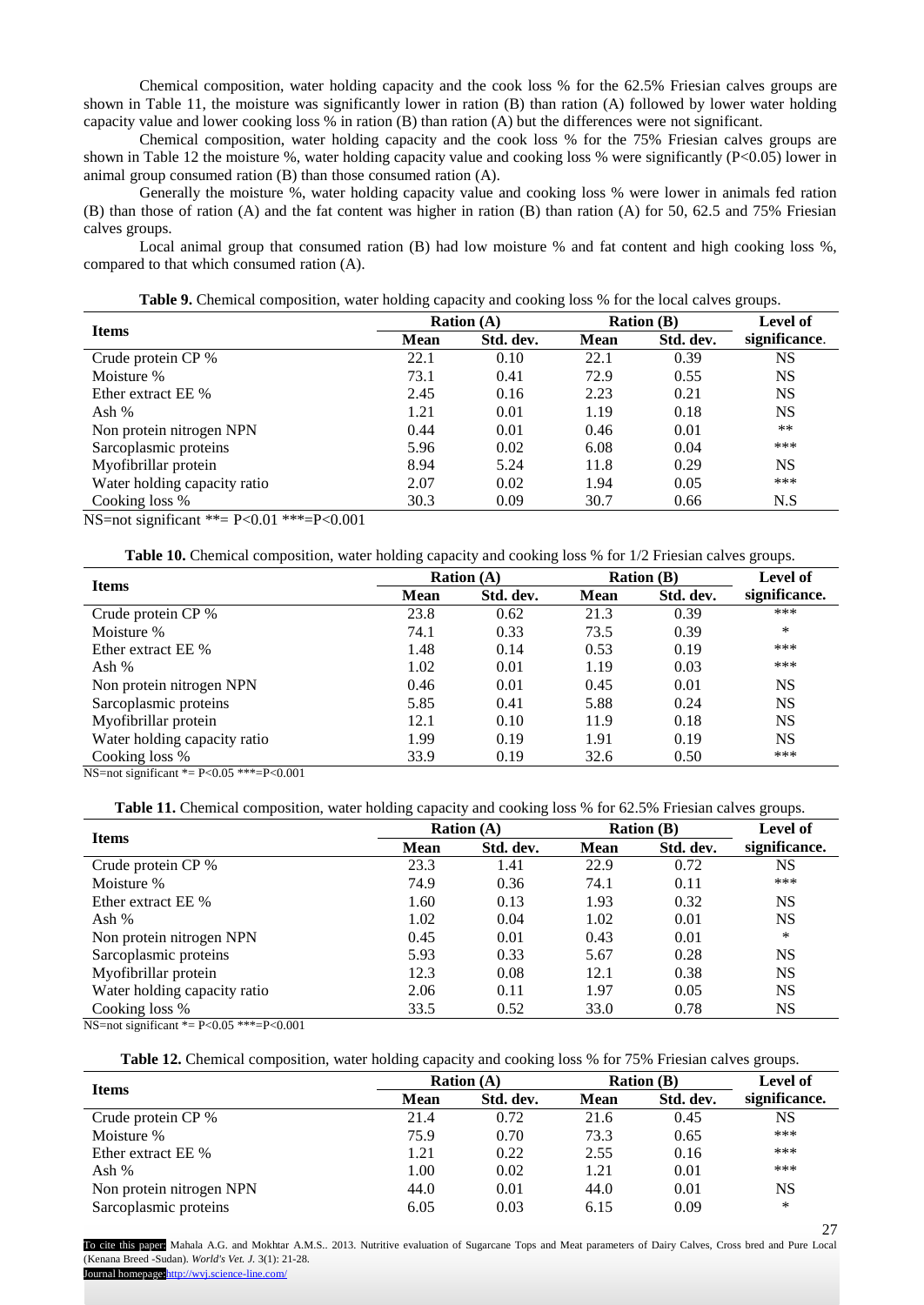| Myofibrillar protein         | 14. I | 0.02 |        | 0.04 | ***    |
|------------------------------|-------|------|--------|------|--------|
| Water holding capacity ratio | 2.01  | 0.01 |        | ).09 | $\ast$ |
| Cooking loss %               |       | 0.06 | ن. د ب | 0.06 | ***    |

NS=not significant  $E = P < 0.05$  \*\*\*=P $< 0.001$ 

#### **DISCUSSION**

Increases in (SCT) percentage in the diet clearly decreased*in sacco* dry matter and crude protein degradability. This reduction may be due to increase of fiber content which is slowly degraded. Dry matter disappearance for any of the exposure intervals were significantly higher for ration (A) least fiber than for ration (B) higher fiber, except for periods 3, 24 and 48 hr. This result agreed by Weakley et al. (1983) who suggest that differences among in situ measurements obtained over short 3hr or long 48hr periods of time were of little concern.

The volumes of gas (ml) produced during each period of incubation from ration (A) was larger than that from ration (B). This result agreed with *in vitro* dry matter disappearing from the bags at each incubation period. Similarly Blummel and Orskove (1993) found a good agreement between the volume of gas and in situ degradability, which indicated that the *in vitro* gas production reflected substrate fermentation accurately.

Respective water holding capacity, meat crude protein and fat content were 2.07, 22.12 and 2.45 for the local calves on ration A (20% SC) and 1.94, 22.15 and 2.227 for local calves on ration B that contained 30% SCT. This is in agreement with Ali (2000) who found 2.0, 1.3 and 2.1 water holding capacity, 22.6, 23.3 and 24.1 crude protein and 3.1, 2.1 and 2.5 fat content for three levels of supplement to Kenana bulls, while Eltahir (1994) found 1.68, 23.47 and 2.97 water holding capacity, crude protein and fat content for western Baggara cattle. Ash content values were 1.21 and 1.19 for the two rations (A 20% and B 30% SCT) respectively; which were low and moisture content were 73.13 and 72.95 for the two rations respectively which were high compared with the finding of Ali (2000), who found 2.1, 3.5 and 3.4 ash and 68.0, 66.5 and 65.8 and for crossbred calves 50%, 62.5% and 75% Friesian, the crude protein was 23.8,23.3 and 21.4 for calves on ration A (20% SCT) and 21.3, 22.9 and 21.6 for calves on ration B (30% SCT). These observations agreed with Kremler and Lutsevich (1991) who observed crude protein values of 22.41, 22.17 and 22.06 for black pied and zeba type and Holstein bulls respectively.

Moisture percentage in the meat of the crossbreed calves in this study ranged from 73.3 to 75.9 regardless of the rations. This agreed with Johnson et al. (1990), Touraille and Monin (1989) and Kremler and Lutsevich (1991).

Intramuscular fat content (E.E.) for crossbred calves (Tables 8,9 and 10) were slightly higher than that of Kremler and Lutsevich (1991) who reported slightly lower values 0.96, 1.16 and 1.14% and lower than that of Johnson et al. (1990) who reported relatively high fat content 4.2, 3.6 and 3.1%.

Intramuscular moisture was inversely related to intramuscular fat (Johnson et al., 1990), in meat from both local or crossbred calves

#### **REFERENCE**S

- Ali, A.M. 2000. Feedlot performance of Kenana bulls under different dietary regimes. M.Sc. Thesis, Animal Production, University of Khartoum.
- AOAC (1980). Official methods for analysis. 13<sup>th</sup> ed., Association of Official Analytical Chemistry, Washington.
- Babiker, S.A. and Lawrie, R.A. 1983. Post mortum electrical stimulation and high temperature ageing of hot deboned beef. Meat Sci., 8: 1-20.
- Blummel, M. and Orskove, E.R. 1993. Comparison of *in vitro* gas production and nylon bag degradability of roughages in predicting feed intake in cattle. Anim. Feed Sci. and Technol., 40: 109-119.
- Chen, X.B. 1995. A utility for processing data of feed degradability and *in vitro* gas production Kuwait Research Institute Aberdeen AB2 95 B.U.K version 4.0 (December 1995).
- Elthair, I.C. (1994). Beef production potential of western Baggara and Friesian crossbred cattle. M.Sc. Thesis, Faculty of Animal Production, University of Khartoum.
- Grau, R. and Hamm D. 1953. Naturuiss No. 40: 39.
- Johnson, D.D., Hufman, R.D., Williams, S.E. and Hargrove, D.D. 1990. Effect of percentage Brahman and Angus breeding, age-season of feeding and slaughter end point on meat palatability and muscle characteristics J. Anim. Sci. 68: 7: 1980-1986.
- Kremler, E.P. and Lutsevich, C.M. 1991. Fattening performance of crossbred of black pied cows and zebu-types and Holstein bulls 200. Tekhniya, 9: 49-51.
- Mehrez, A.Z. and Orskov, E.R. 1977. A study of the artificial fibre technique for determining the digestibility of feeds in the rumen. J. Agric. Sci., 88: 645-650.
- Menke, K.H., Raab, L. Salewski, A. Steingass, H. Fritz, D. and Schneider, W. 1979. The estimate of the digestibility and metabolizable energy content of ruminant feedstuffs from the gas production when they are incubated with rumen liquor j. Agric. Sci., 93: 217-222.
- Orskove, E.R. and McDonald, I. 1979. The estimation of protein degradability in the rumen from incubation measurements weighed according to rate of passage. J. of Agric. Sci., (Camb.). 92: 499-503.
- Pate,F.M. (1981) Fresh chpped sugar cane in growing steer diets. J. Anim. Sci. 53: 881 888.
- Preston,T.R, and Leng,R.A. 1976. Sugar cane for cattle production : present constrains, perspectives and priorities. Trpical Animal Production 9: 11- 27.